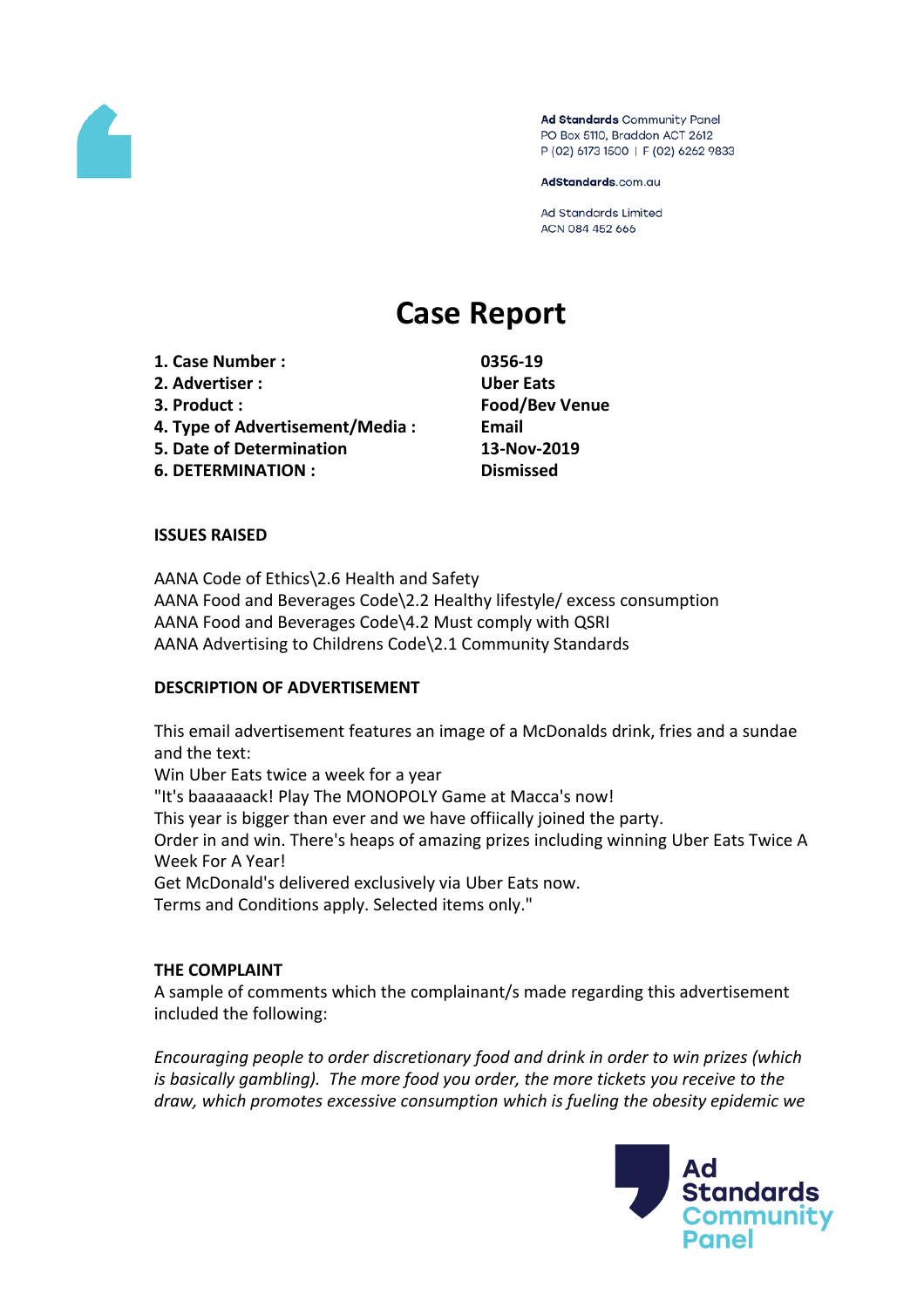

*are currently experiencing. On top of this, if you do win, you might receive uber eats twice a week encouraging consumption of discretionary foods and drinks.*

## **THE ADVERTISER'S RESPONSE**

Comments which the advertiser made in response to the complainant/s regarding this advertisement include the following:

*Uber Australia Pty Ltd (Uber) makes these submissions in response to complaint 0356- 19.*

*1. 'Uber Eats'*

*(a) Uber Eats is a platform that connects eaters, restaurant partners (and other types of merchants) and delivery partners in a marketplace. The technology we provide maintains the Uber Eats marketplace by both balancing the interests and improving the experiences of all users.*

*(b) Uber Eats technology connects users by allowing:*

*(i) eaters to use the Uber Eats app to search for and order items (such as meals) from restaurant partners, and in the case of delivery items, for those items to be delivered by restaurant partners;*

*(ii) restaurant partners to advertise their items to a wide base of eaters using Restaurant Manager and to use Restaurant Dashboard to contract with independent delivery partners to make deliveries on the restaurant partner's behalf; and (iii) delivery partners to use the Uber Driver app to receive restaurant requests for deliveries.*

*(c) McDonald's is a restaurant partner.*

*2. Description of Advertisement*

*(a) The complaint relates to an email advertisement promoting McDonald's, which is available for delivery via the Uber Eats app, and the McDonald's Monopoly promotion (Advertisement), as follows:*

# *[image]*

*Win Uber Eats twice a week for a year!*

*It's baaaaaack! Play The MONOPOLY® Game at Macca's® now!*

*This year is bigger than ever and we have officially joined the party.*

*Order in and win. There's heaps of amazing prizes including winning Uber Eats Twice A Week For A Year!*

*Get McDonald's exclusively delivered via Uber Eats now. Terms and Conditions apply. Selected items only.*

*(b) McDonald's has conducted the Monopoly promotion annually since 1987. This is the first year Uber Eats has been involved in the Monopoly promotion.*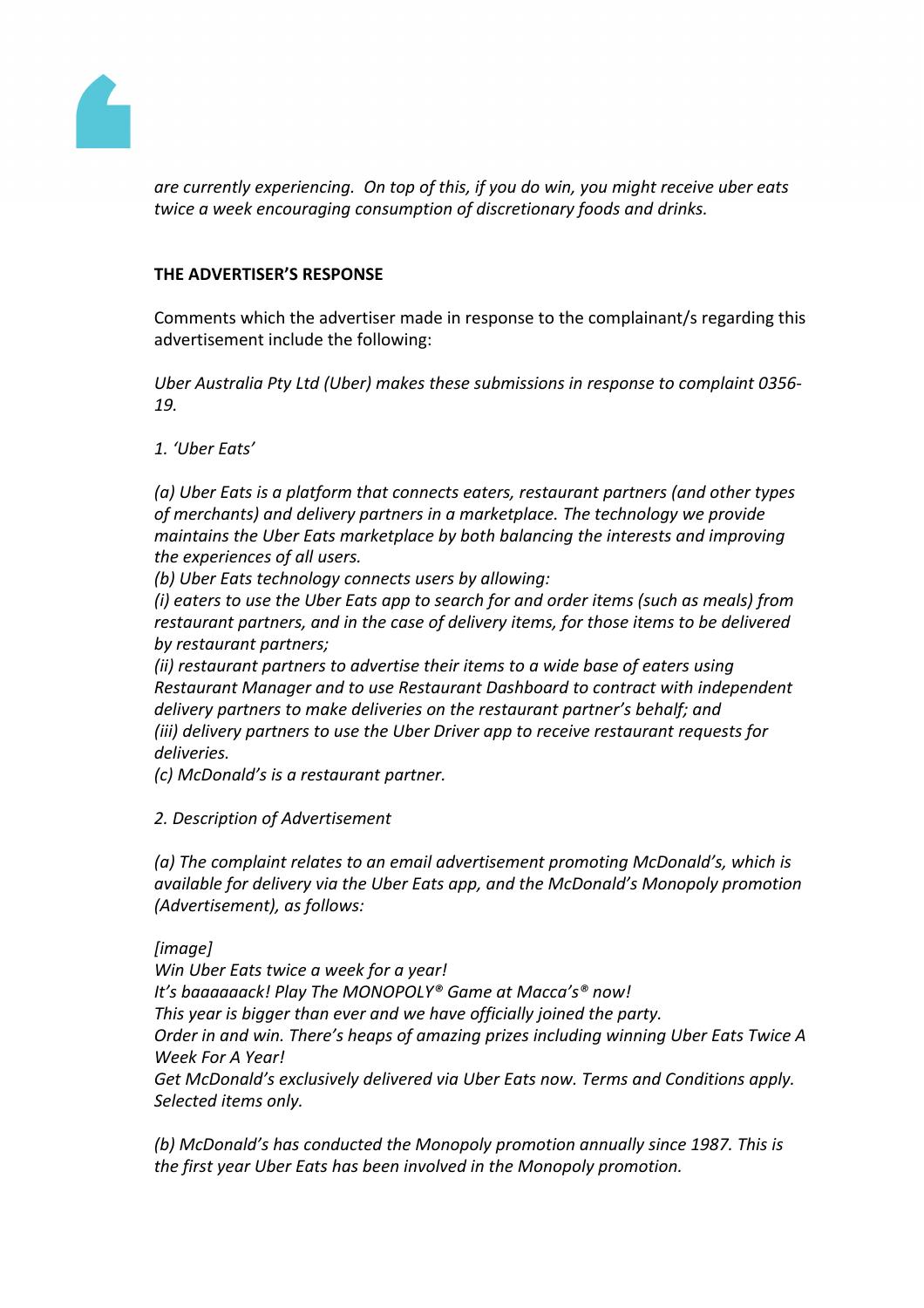

### *3. Advertisement not directed to children*

*(a) The Advertisement was sent to subscribers of Uber Eats marketing communications. None of the recipients of the Advertisements were children, as far as Uber Eats is aware.*

*(b) The Uber Eats Terms and Conditions require a user to be at least 18 years in order to register an account.*

*(c) The Advertisement and the Uber Eats prizes were therefore not directed primarily to children and the Codes and Initiatives specific to marketing to children are not relevant to this response.*

*4. Response to issues raised in complaint*

*4.1 Advertisement not contrary to AANA Code or F&B Code*

*(a) The Advertisement does not promote behaviour that is contrary to prevailing community standards on health and safety (under section 2.6 of the AANA Code of Ethics (AANA Code)) or undermine the importance of a healthy lifestyle or encourage excessive consumption (under section 2.2 of the AANA Food and Beverages Advertising Code (F&B Code)).*

*(b) We assume that the reference to 'discretionary' food and drink in the complaint is a reference to non-nutritional or low nutritional food and drink, or snack food which should be consumed in moderation, as part of a balanced diet, according to prevailing community standards on health.*

*4.2 Response to complaint that Advertisement encourages excessive consumption of McDonalds*

*(a) The complaint claims the Advertisement breaches the AANA Code and F&B Code because it encourages excessive consumption of McDonald's (discretionary food) by offering tokens for a chance to win prizes.*

*(b) Uber submits that nothing in the Advertisement disparages healthy foods, good lifestyle decisions or exercise, or encourages excessive consumption. In support of this submission, Uber further submits:*

*(i) the Advertisement does not show the actual consumption of any specific product. The image in the Advertisement is an Oreo McFlurry, a soft drink and fries. These items are not sold together in a meal and are simply indicative of the types of individual items selected to come with a Monopoly token. The Advertisement does not suggest purchasing these items together. The items are not represented in disproportionate portion sizes;*

*(ii) the Advertisement does not suggest a frequency of consumption that could be construed as encouraging excessive consumption of McDonald's foods and drinks. As per previous Community Panel decisions (including McDonald's 0042/19), promoting a product with a particular nutritional composition does not automatically undermine the importance of a healthy balanced diet;*

*(iii) each selected McDonald's item purchased during the promotion period comes with at least 1 token for a chance to win. This means a consumer only needs to purchase 1 selected item to participate in the Monopoly promotion;*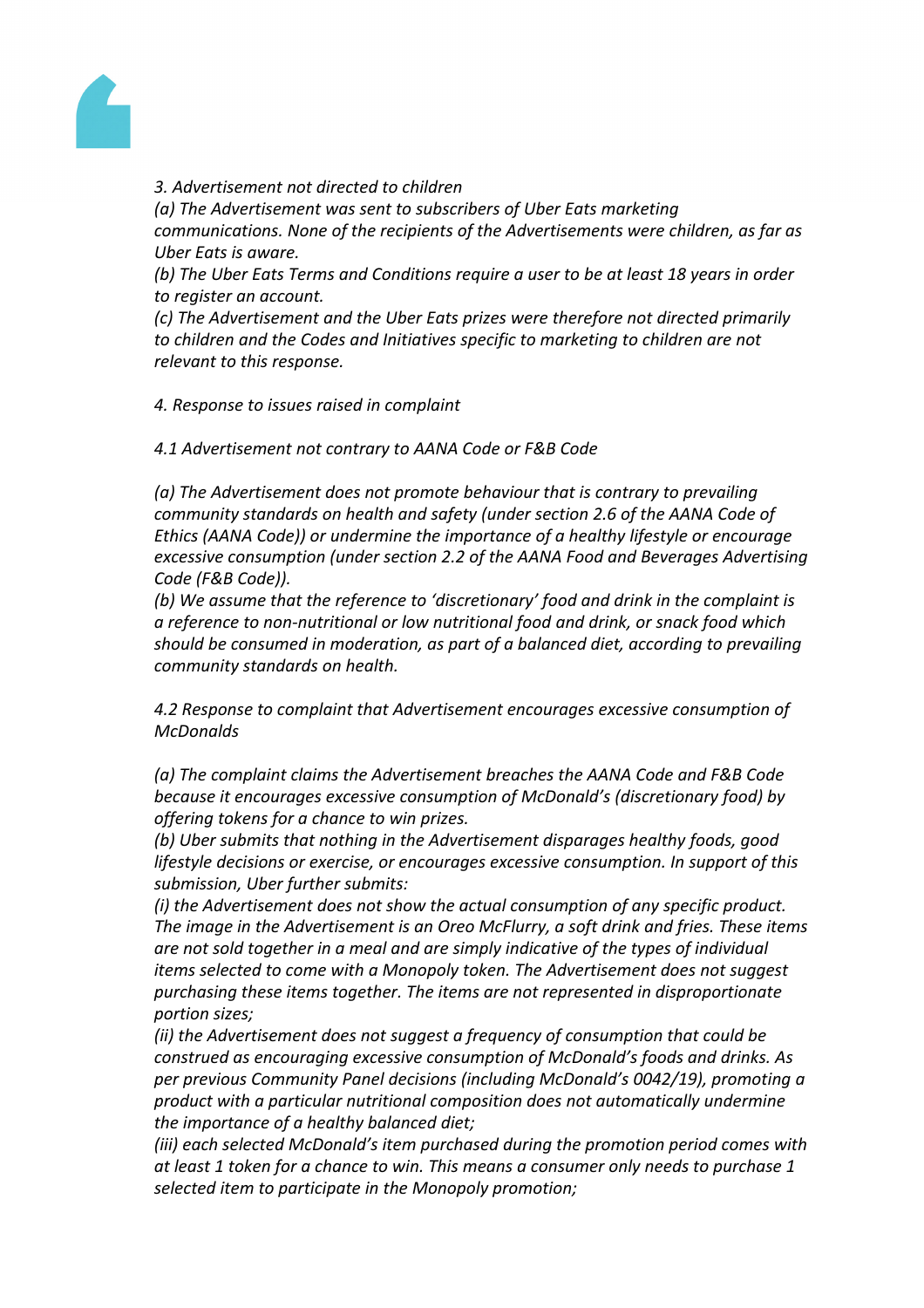

*(iv) the Monopoly promotion runs for 8 weeks. The Advertisement therefore does not create a sense of urgency that might encourage consumers to immediately overorder or make multiple orders within a short period; and*

*(v) nothing in the Advertisement or the Monopoly promotion terms requires or suggests that an order of multiple items must be consumed by 1 person, even if a consumer orders several items.*

*(c) Uber also submits that McDonald's has several 'Tick Approved' menu items that are approved by the Heart Foundation. The Tick Approved chicken salad is included in the Monopoly promotion and provides a consumer with 2 Monopoly tokens, the highest possible number of tokens on an item. Tea and coffee are also included in the Monopoly promotion.*

*4.3 Advertised Uber Eats prizes do not encourage excessive consumption of food, or discretionary foods and drinks*

*(a) The complaint claims the Advertisement breaches the AANA Code and F&B Code because the nature of the advertised 'Uber Eats Twice A Week For A Year' prize encourages the use of the prize on discretionary foods and drinks.*

*(b) In general, Uber submits that the Advertisement identifies the Uber Eats prizes as only some of the prizes available to be won in the Monopoly promotion. Other major prizes of the Monopoly promotion include free fuel, gift cards, travel, vehicles and electronics. Food related prizes are therefore a small portion of the prizes available. (c) Uber submits the Uber Eats prizes do not encourage excessive consumption of foods and drinks of any kind, including discretionary food. In support of this submission we note:*

*(i) the vast majority of foods options available from the restaurant partners on the Uber Eats app are ready to eat, or ready to heat, meals (arguably non-discretionary food);*

*(ii) the Uber Eats app aims to provide consumers with convenience and choice, particularly for meals, by enabling eaters to order food from restaurants via the Uber Eats app;*

*(iii) with more than 21,000 restaurant partners on the Uber Eats app across Australia, consumers have a diverse selection of foods and drinks, including healthy meal options and fresh groceries available to order via the Uber Eats app. A consumer may use the search function in the Uber Eats app to search for 'healthy' and browse the many healthy options offered by restaurant partners;*

*(iv) consumers use the Uber Eats app to order a range of non-discretionary meal types and a variety of cuisines. Consumers increasingly seek out the many healthy, vegan, vegetarian and allergen friendly options, which the Uber Eats app has responded to and encouraged with increased search functions catering to this significant and growing group of consumers;*

(v) the major Uber Eats prize (Uber Eats Twice A Week For A Year) is limited to 2 x \$50 *orders per week. This moderate limit on each order is indicative that the prize itself would not have the effect of encouraging or enabling the winner to purchase excessive amounts of food and drink at any time; and*

*(vi) the other minor Uber Eats prizes (\$100 and \$25 promo codes) are single use only, and moderate amounts which do not promote or encourage excessive consumption.*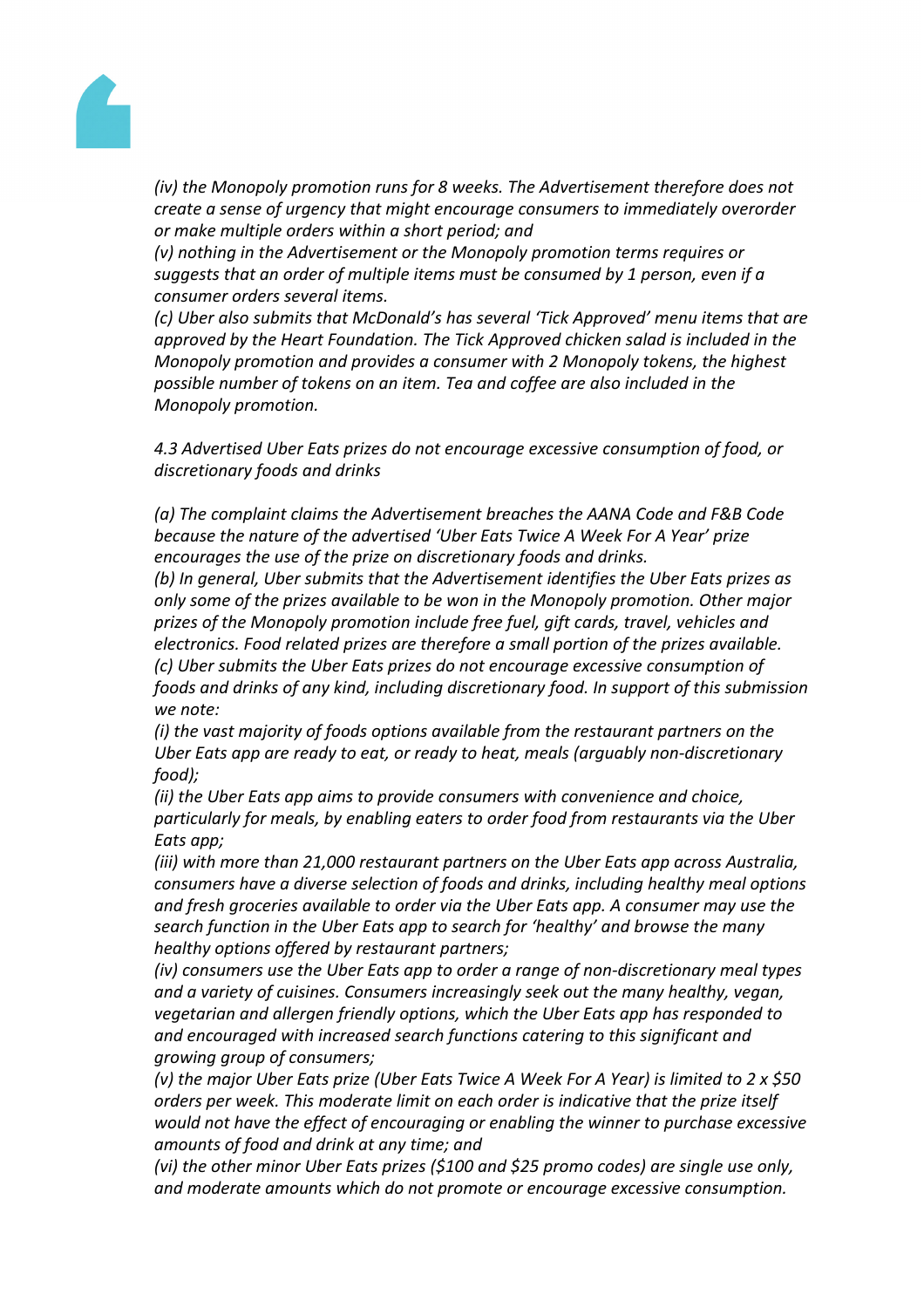

# *5. Other parts of F&B Code and section 2 of the AANA Code*

*We have considered the Advertisement alongside the rest of the F&B Code and section 2 of the AANA Code and submit the Advertisement does not breach any of the matters covered under those sections.*

*Given the above, the Advertisement complies with all relevant Codes and Initiatives and the complaint should be dismissed.*

# **THE DETERMINATION**

The Ad Standards Community Panel (the "Panel") considered whether this advertisement breaches the AANA Code of Ethics (the Code), the AANA Food and Beverages Advertising and Marketing Communications Code (the "Food Code") or the AANA Code for Advertising and Marketing Communications to Children (the "Children's Code").

The Panel noted the complainant's concern that the advertisement promotes excess consumption and depicts material contrary to health and safety standards.

The Panel first considered what the advertisement is promoting, in the context of determining which of the Codes apply.

The Panel considered the definition of advertising or marketing communication which provides:

'Advertising or marketing communication means:

Any material which is published or broadcast using any Medium or any activity which is undertaken by, or on behalf of an advertiser or marketer;

Over which the advertiser or marketer has a reasonable degree of control, and That draws the attention of the public in a manner calculated to promote or oppose directly or indirectly a product, service, person, organisation or line of conduct….'

(b) but does not include:

labels or packaging for products

corporate reports including corporate public affairs messages in press releases and other media statements, annual reports, statements on matters of public policy and the like

in the case of broadcast media, any material which promotes a program or programs to be broadcast on that same channel or station

The Panel noted that the exclusions (b) in the definition did not apply to this promotion.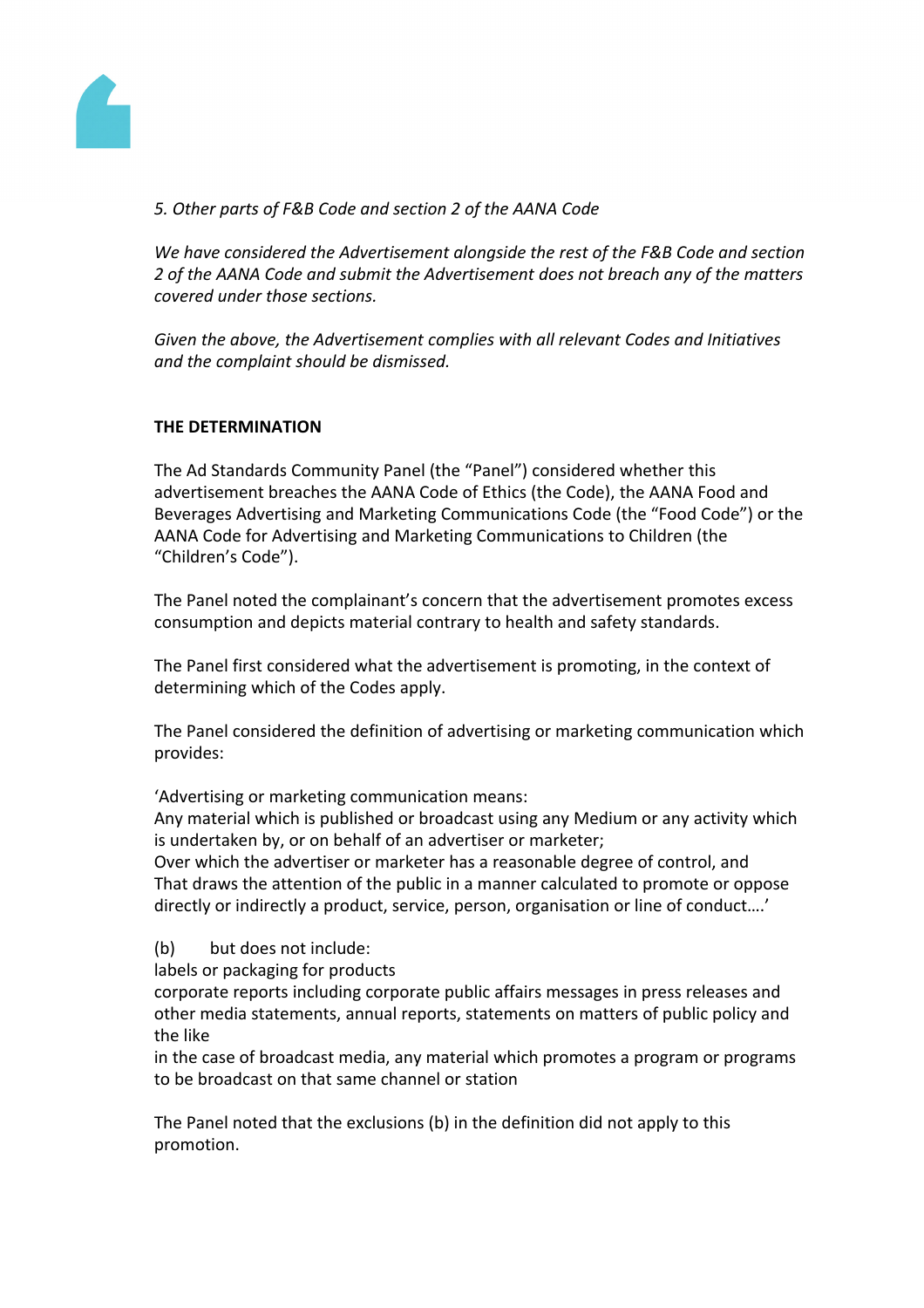

The Panel considered that the advertisement is an advertisement for Uber Eats, but is also an advertisement which is promoting McDonald's products.

The Panel considered that as a promotion for Uber Eats, Uber Eats is not a food or beverage product, and that the Food Code does not apply of itself to the Uber Eats advertisement. However the Panel considered that the depictions of McDonald's food products was a promotion of McDonald's food, and that the inclusion of material from McDonald's amounted to material published by or on behalf of McDonald's, and that McDonald's would have had a reasonable degree of control over the manner in which their products and promotion were referenced.

On that basis the Panel considered that the advertisement is a promotion for Uber Eats, and for McDonald's.

The Panel reviewed the advertisement and noted the response from Uber Eats which covered issues relating to both advertisers.

The Panel first considered the Uber Eats promotion which promotes a competition in which a consumer has a chance to win prizes, including a major prize of Uber Eats twice a week for a year.

The Panel considered whether this promotion met the requirements of the Code of Ethics, in particular section 2.6 of the Code which provides:

'Advertising or marketing communications must not depict material that is contrary to prevailing community standards on health and safety.'

The Panel noted the complaint that the promotion is depicting a competition that is contrary to prevailing community standards on health, by encouraging the purchase of McDonalds, and then offering a prize of Uber Eats twice a week for a year. The Panel considered that the issue of encouraging the purchase of McDonalds' is a matter best considered under the Food Code. With regards to the prize of Uber Eats twice a week for a year, the Panel noted that Uber Eats offers a variety of food types with various nutritional offerings and that it is not possible to say that the promotion is contrary to prevailing community standards on health or safety in that having food delivered to your home or office twice per week would not necessarily be unhealthy. On that basis, the Panel determined that the advertisement did not breach section 2.6 of the Code.

The Panel noted that the product advertised is a promotion for McDonald's food products and that therefore the provisions of the AANA Food and Beverages Advertising and Marketing Communications Code (the Food Code) apply. In particular the Panel considered section 2.2 of the Food Code which provides:

"Advertising or marketing communications…shall not undermine the importance of healthy or active lifestyles nor the promotion of healthy balanced diets, or encourage what would reasonably be considered excess consumption through the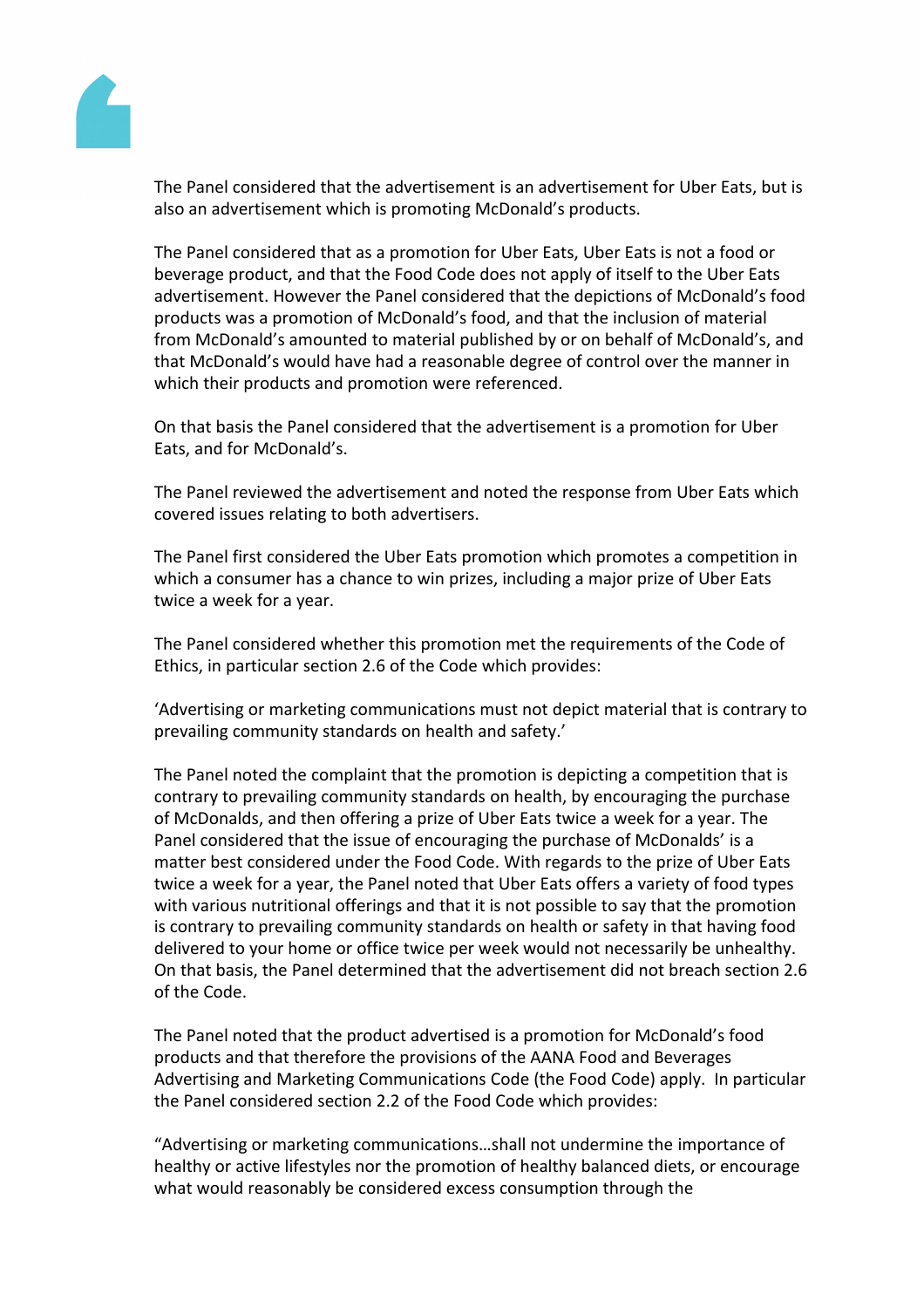

representation of product/s or portion sizes disproportionate to the setting/s portrayed or by means otherwise regarded as contrary to Prevailing Community Standards."

The Panel noted that the advertisement appears to be promoting McDonalds Monopoly, and encourages consumption by promoting chances to win prizes, including a major prize of Uber Eats twice a week for a year.

The Panel noted the complainant's concern that a promotion which gives entries based on purchases encourages excess consumption, as it encourages consumers to purchase excess amounts of the product to increase their chances of winning.

The Panel noted that the advertisement has no messaging around frequency of purchase or consumption, and that a promotion based on purchases cannot be reasonably interpreted to be encouraging excessive purchasing/ordering or promoting 'order every day' without a more specific call to action in the advertisement. The Panel determined that the advertisement is not encouraging excess consumption of the products depicted in the advertisement.

The Panel noted the complainant's concern that the major prize of Uber Eats twice a week for a year is also encouraging excessive consumption. The Panel considered that the content of the prize is not of itself encouraging excess consumption as there are many food options with Uber Eats and there is no context to suggest that the twice per week prize would be food that is additional to a usual diet or that the food purchased would be of a particular nutritional composition.

The Panel considered that the advertisement did not encourage excess consumption and did not breach section 2.2 of the Food Code relating to excess consumption.

The Panel considered whether the products identified in the advertisement consisted of a depiction which undermines a healthy balanced diet.

The Panel noted that the advertisement depicts a number of McDonald's products.

The Panel considered that, consistent with previous decisions (Ferrero 0345/17, Hungry Jacks 282/11, and Mondelez 0550/17), promotion of a product which may have a particular nutritional composition is not, per se, undermining the importance of a healthy balanced diet and considered that the promotion of McDonald's products generally and of the images in the advertisement did not of themselves undermine the importance of a health balanced diet. The Panel then considered whether the products of poor nutritional value that were depicted, were depicted in a manner that undermine the importance of a healthy balanced diet.

The Panel considered that the products were considered in the context of being available as prizes and as a way of gaining entries for prizes, but in the context depicted they were not shown as preferable to healthier products or as replacements for healthier products. The Panel considered that overall the products in the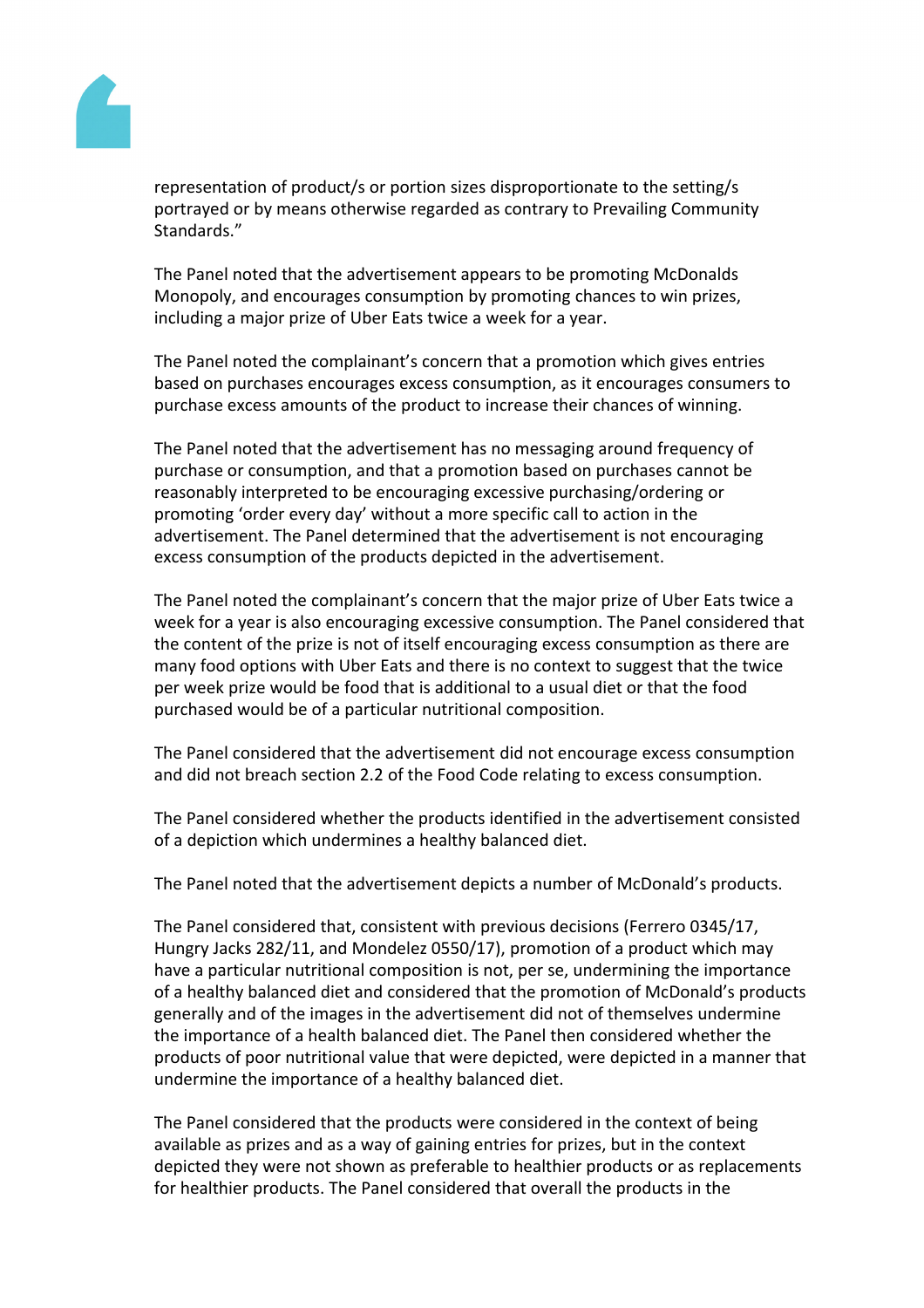

advertisement were not depicted in a manner that suggested the consumption was in place of a healthy balanced diet, and overall gave no context other than a depiction of certain products being consumed on one social occasion.

Overall, the Panel determined that the advertisement did not breach Section 2.2 of the Food Code.

The Panel then considered whether the advertisement is directed primarily to children. The Panel considered Section 4.2 of the Food Code which provides:

"Advertising or Marketing Communication for Food or Beverage Products by a Quick Service Restaurant must comply with Schedule 1 of the QSRI, where applicable".

The Panel noted that the QSRI refers to the Australian Quick Service Restaurant Industry Initiative for Responsible Advertising and Marketing to Children and noted that the QSRI is designed to ensure that only food and beverages that represent healthier choices are promoted directly to children.

The Panel considered the definition of advertising or marketing communications to children within the QSRI. The definition states that 'Advertising or Marketing Communications which, having regard to the theme, visuals and language used, are directed primarily to Children and are for food and/or beverage products.' Under this initiative children means "persons under the age of 14 years of age."

The Panel noted that the QSRI captures Advertising and Marketing Communications to Children where:

…the theme, visuals and language used, are directed primarily to Children and are for food and/or beverage products;

2. Advertising or Marketing Communications that are placed in Medium that is directed primarily to Children (in relation to television this includes all C and P rated programs and other rated programs that are directed primarily to Children through their themes, visuals and language); and/or

3. Where Children represent 35 per cent or more of the audience of the Medium.

The Panel noted that with regards to point 1 the Panel must consider whether the communication activity is directed primarily to Children – regardless of its placement.

The Panel noted that the dictionary definition of "primarily" is "in the first place" and that to be within the QSRI the Panel must find that the advertisement is clearly aimed in the first instance at Children under 14 and that it must have regard to the 'theme, visuals and language' used in determining this issue.